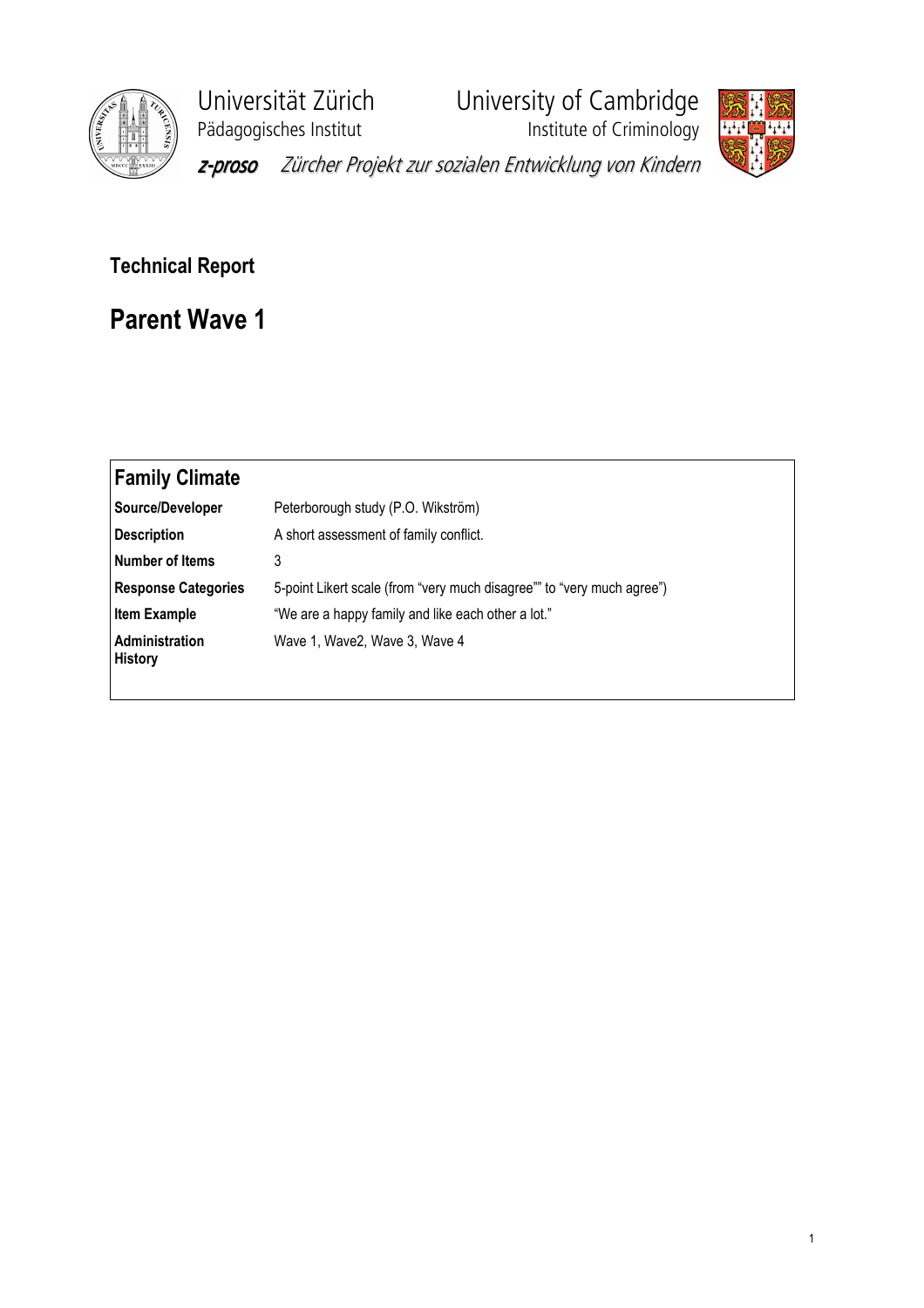|                                         | <b>Family Climate Scale</b> |                                                                                                                           |              |                                                  |              |              |                            |                  |                     |                           |      |
|-----------------------------------------|-----------------------------|---------------------------------------------------------------------------------------------------------------------------|--------------|--------------------------------------------------|--------------|--------------|----------------------------|------------------|---------------------|---------------------------|------|
| Variable<br><b>Values</b>               | 5-point Likert scale        |                                                                                                                           |              |                                                  |              |              |                            |                  |                     |                           |      |
|                                         | •1- very much disagree      |                                                                                                                           |              |                                                  |              |              |                            |                  |                     |                           |      |
|                                         | •2- somewhat disagree       |                                                                                                                           |              |                                                  |              |              |                            |                  |                     |                           |      |
|                                         |                             | •3- neither agree nor disagree                                                                                            |              |                                                  |              |              |                            |                  |                     |                           |      |
|                                         | •4- somewhat agree          |                                                                                                                           |              |                                                  |              |              |                            |                  |                     |                           |      |
|                                         | •5- very much agree         |                                                                                                                           |              |                                                  |              |              |                            |                  |                     |                           |      |
|                                         |                             | .7- Does not apply (MISSING)<br>•8- Don't know/ Can't remember (MISSING)<br>.9- No answer/ Answer refused (MISSING)       |              |                                                  |              |              |                            |                  |                     |                           |      |
| Variable                                |                             |                                                                                                                           |              |                                                  |              |              |                            |                  |                     |                           |      |
| Wording &                               | Variable Name               | Label                                                                                                                     |              | Wording                                          |              |              |                            |                  |                     | Missings (%)              |      |
| Case                                    | V4110                       | Family Climate 1                                                                                                          |              | We are a happy family that like each other a lot |              |              |                            |                  |                     | (0.4% )                   |      |
| <b>Summary</b>                          | V4120                       | Family Climate 2                                                                                                          |              |                                                  |              |              |                            |                  |                     | 6                         |      |
|                                         |                             | We are a very tight family that like to spend time together as much as we can<br>Family Climate 3                         |              |                                                  |              |              |                            |                  | $(0.5\%)$<br>8      |                           |      |
|                                         |                             | V4130<br>We have a lot of conflicts in the family and often get angry with each other                                     |              |                                                  |              |              |                            |                  |                     | (0.7%)                    |      |
|                                         | Total $N = 1235$            |                                                                                                                           |              |                                                  |              |              |                            |                  |                     |                           |      |
| <b>Descriptive</b><br><b>Statistics</b> |                             |                                                                                                                           |              |                                                  |              |              |                            |                  | $\alpha$ If Item    |                           |      |
|                                         | Variable                    |                                                                                                                           |              | <b>Standard</b>                                  |              |              |                            |                  | Item-Scale          | Removed                   |      |
|                                         | Name<br>V4110               | Label<br>Family Climate 1                                                                                                 | Mean<br>4.74 | <b>Deviation</b><br>.507                         | Min.         | Max.<br>5    | <b>Skewness</b><br>$-2.35$ | Kurtosis<br>7.74 | Correlation<br>.443 | $(\alpha = .489)$<br>.292 |      |
|                                         | V4120                       | Family Climate 2                                                                                                          | 4.65         | .631                                             | 1            | 5            | $-2.07$                    | 4.83             | .367                | .322                      |      |
|                                         | V4130_r                     | Family Climate 3<br>Comments: The variable V4130 has been reverse-scored and then excluded from the scale due to mis-fit. | 3.89         | 1.06                                             |              | 5            | $-710$                     | $-519$           | .249                | .677                      |      |
|                                         |                             |                                                                                                                           |              |                                                  |              |              |                            |                  |                     |                           |      |
| <b>Sum Index</b>                        |                             | Family Climate scale (P1_fclimate)                                                                                        |              |                                                  |              |              |                            |                  |                     |                           |      |
| <b>Descriptive</b><br><b>Statistics</b> | Group                       | N                                                                                                                         | Mean         | <b>Standard</b><br><b>Deviation</b>              | Min.         | Max.         | Skew-<br>ness              | Kurtosis         | df                  | <b>ANOVA</b><br>F         | p    |
|                                         | Full sample                 | 1229                                                                                                                      | 3.70         | .498                                             | .000         | 4.00         | $-2.22$                    | 6.84             |                     |                           |      |
|                                         | Gender                      |                                                                                                                           |              |                                                  |              |              |                            |                  | 1                   | .127                      | .722 |
|                                         | Girls                       | 590                                                                                                                       | 3.70         | .468                                             | 1.00         | 4.00         | $-1.99$                    | 5.10             |                     |                           |      |
|                                         | Boys                        | 639                                                                                                                       | 3.69         | .524                                             | .000         | 4.00         | $-2.35$                    | 7.70             |                     |                           |      |
|                                         | Treatment<br>Control        | 324                                                                                                                       | 3.70         | .519                                             | .000         | 4.00         | $-2.66$                    | 10.74            | 3                   | .075                      | 973  |
|                                         | Triple P                    | 301                                                                                                                       | 3.70         | .435                                             | 2.00         | 4.00         | $-1.54$                    | 2.08             |                     |                           |      |
|                                         | <b>PATHS</b>                | 340                                                                                                                       | 3.69         | .499                                             | 1.00         | 4.00         | $-2.01$                    | 5.22             |                     |                           |      |
|                                         | Combination                 | 264                                                                                                                       | 3.70         | .537                                             | 1.00         | 4.00         | $-2.32$                    | 6.18             |                     |                           |      |
|                                         | Language                    |                                                                                                                           |              |                                                  |              |              |                            |                  | 8                   | 10.78                     | .000 |
|                                         | German                      | 804                                                                                                                       | 3.62         | .530                                             | 1.00         | 4.00         | $-1.65$                    | 3.24             |                     |                           |      |
|                                         | Albanian                    | 75                                                                                                                        | 3.96         | .243                                             | 2.00         | 4.00         | $-7.44$                    | 58.98            |                     |                           |      |
|                                         | Bos./Cro./ Serb.<br>English | 90<br>24                                                                                                                  | 3.92<br>3.75 | .215<br>.442                                     | 3.00<br>2.00 | 4.00<br>4.00 | $-2.64$<br>$-2.88$         | 6.67<br>10.53    |                     |                           |      |
|                                         | Italian                     | 18                                                                                                                        | 3.83         | .383                                             | 3.00         | 4.00         | $-1.96$                    | 2.04             |                     |                           |      |
|                                         | Portuguese                  | 77                                                                                                                        | 3.88         | .255                                             | 3.00         | 4.00         | $-2.15$                    | 3.92             |                     |                           |      |
|                                         | Spanish                     | 51                                                                                                                        | 3.67         | .661                                             | .000         | 4.00         | $-3.79$                    | 18.77            |                     |                           |      |
|                                         | Tamil                       | 48                                                                                                                        | 3.91         | .245                                             | 3.00         | 4.00         | $-2.69$                    | 6.74             |                     |                           |      |
|                                         | Turkish                     | 42                                                                                                                        | 3.71         | .565                                             | 1.00         | 4.00         | $-3.18$                    | 12.72            |                     |                           |      |

## Comments:

1) The variable V4130 has been excluded from the scale. The scale has been constructed by taking the average of the two remaining variables. No missing value was allowed. For the purpose of rescaling, 1 has been subtracted from the total scale.

2) The results of the ANOVA are highly significant for the language groups (F(8,1220) =10.78, *p*<.001). ANOVA yielded no significant results for both the gender groups ( $F(1,1227) = 127$ ,  $p > 05$ ) and the treatment groups ( $F(3,1225) = 075$ ,  $p > 05$ ).